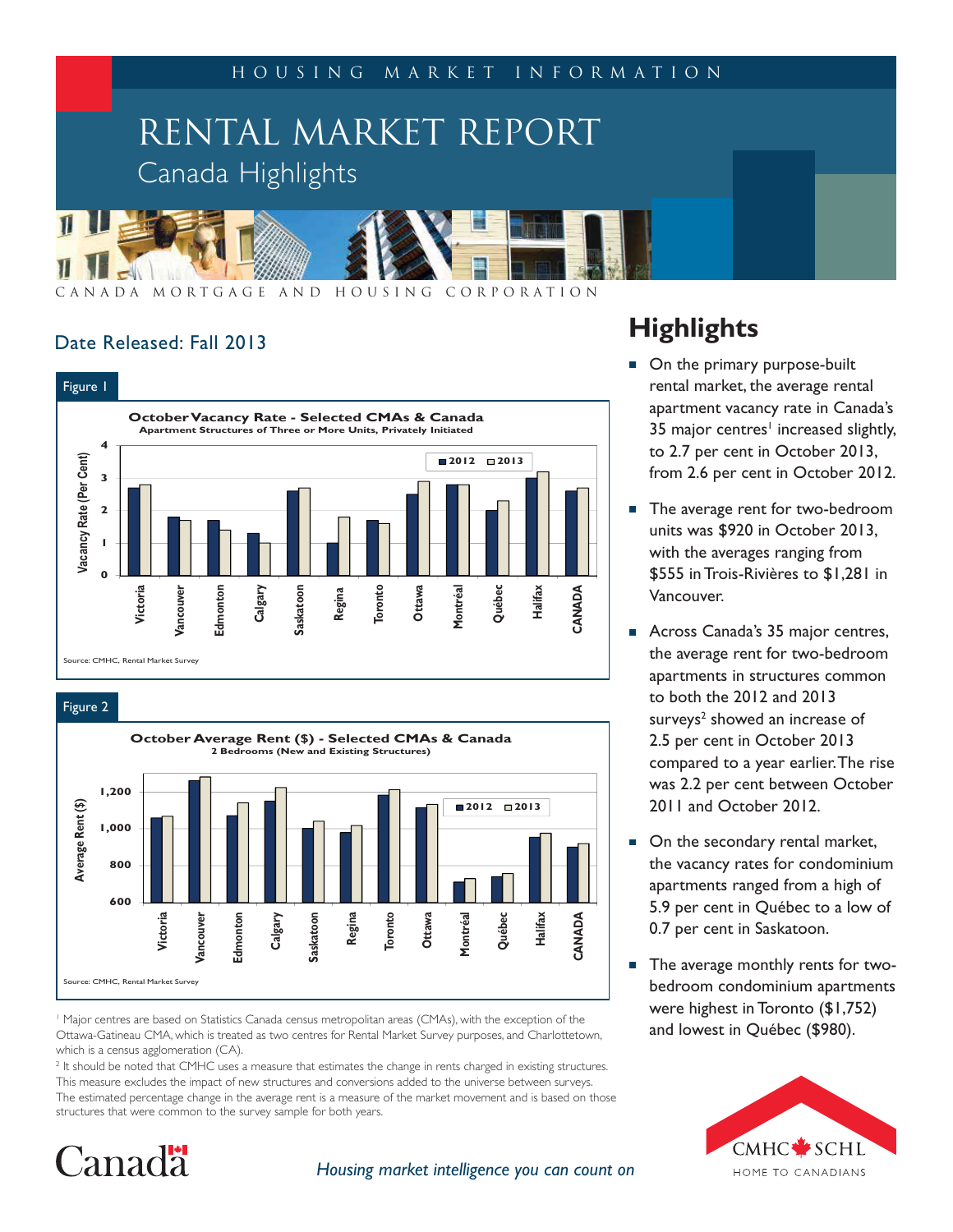## **National vacancy rate increases slightly in the primary purpose-built rental market**

The average vacancy rate in the primary purpose-built apartment market in Canada's 35 major centres increased slightly from October 2012 to October 2013. In fact, this rate rose from 2.6 per cent to 2.7 per cent between the two surveys, for a second straight annual increase. In October 2011, the vacancy rate stood at 2.2 per cent. The October 2013 rate remained within the 2.2 to 2.8 per cent range, which has prevailed for the last decade. The primary rental market vacancy rate published by CMHC measures the percentage of all unoccupied rental apartments and row homes in structures containing three or more units.

Between October 2012 and October 2013, the increase in the universe on the primary rental market, which contributed to the growth in the supply of rental housing units, outpaced the rise in demand, pushing up the national vacancy rate. Between the October 2012 and October 2013 surveys, the universe of rental housing units grew by 57,936 units, for a gain of 3.7 per cent.

The growth in rental housing demand that resulted from the rise in net migration and the small improvement in full-time employment among people aged 15 to 24 was, therefore, offset by a greater increase in the supply of rental units. The combined effect of the growth in supply and demand on the rental market caused the vacancy rate to increase slightly.

Still near its all-time high level, net migration continued to stimulate rental housing demand. For 2013 overall, CMHC estimates the arrival of 269,500 immigrants to the country, for an increase of 1.5 per cent over 2012. In general, recent immigrants tend to rent a dwelling when they arrive in the country before moving to homeownership. As well, full-time employment among young people aged 15 to 24 grew by 1.8 per cent between October 2012 and October  $2013<sup>3</sup>$ .

## **Vacancy rates vary across the country**

A number of surveyed centres saw higher vacancy rates in October 2013 than in October 2012, as 18 of 35 centres registered increases. The vacancy rates decreased in 7 centres and remained relatively unchanged in the other 10 centres.

In October 2013, the major centres with the highest purpose-built rental housing vacancy rates were Saint John (11.4 per cent), Moncton (9.1 per cent), Charlottetown (7.9 per cent) and Windsor (5.9 per cent), while the lowest proportions of unoccupied units were registered in Calgary (1.0 per cent), Edmonton (1.4 per cent), Toronto (1.6 per cent) and Vancouver (1.7 per cent).

## **Rents for two-bedroom apartments increase more signifi cantly than what was observed in October 2012**

Overall, the average rent for twobedroom apartments in structures common to both the 2012 and 2013 October surveys<sup>4</sup> across Canada's 35 major centres rose by

2.5 per cent from October 2012 to October 2013, a rate higher than what was observed a year earlier (2.2 per cent). By comparison, for the 12-month period to October 2013, inflation in Canada was 0.9 per cent.

#### **Cautionary Note**

In the report, comparisons between the results of the October 2013 rental market survey and the April 2013 survey are avoided. A key reason for this is that changes in rents, vacancy rates, and availability rates between the spring and the fall may not be solely attributable to changes in rental market conditions; they could also reflect seasonal factors. For example, if more people tend to move in the spring than in the fall, it could have an impact on vacancy and availability rates as well as the level of rents.

Alternatively, in centres where there are a significant number of university students, vacancy and availability rates could be higher in the spring if students move home for the sumer. To the extent that these types of seasonal variations exist, comaringing results from the spring and fall Rental Market Surveys could lead to incorrect conclusions about trends in rental market conditions. To avoid this, CMHC has limited its analysis to the results of its fall Rental Market Survey, comparing results for 2012 and 2013, as well as different centres across Canada.

<sup>&</sup>lt;sup>3</sup> Over the same period, full-time employment among the overall population increased by 1.0 per cent.

<sup>4</sup> Year-over-year comparison of average rents can be slightly misleading because rents in newly built structures tend to be higher than in existing buildings. By excluding new structures, we can get a better indication of actual rent increases paid by tenants. See the technical note on page 9.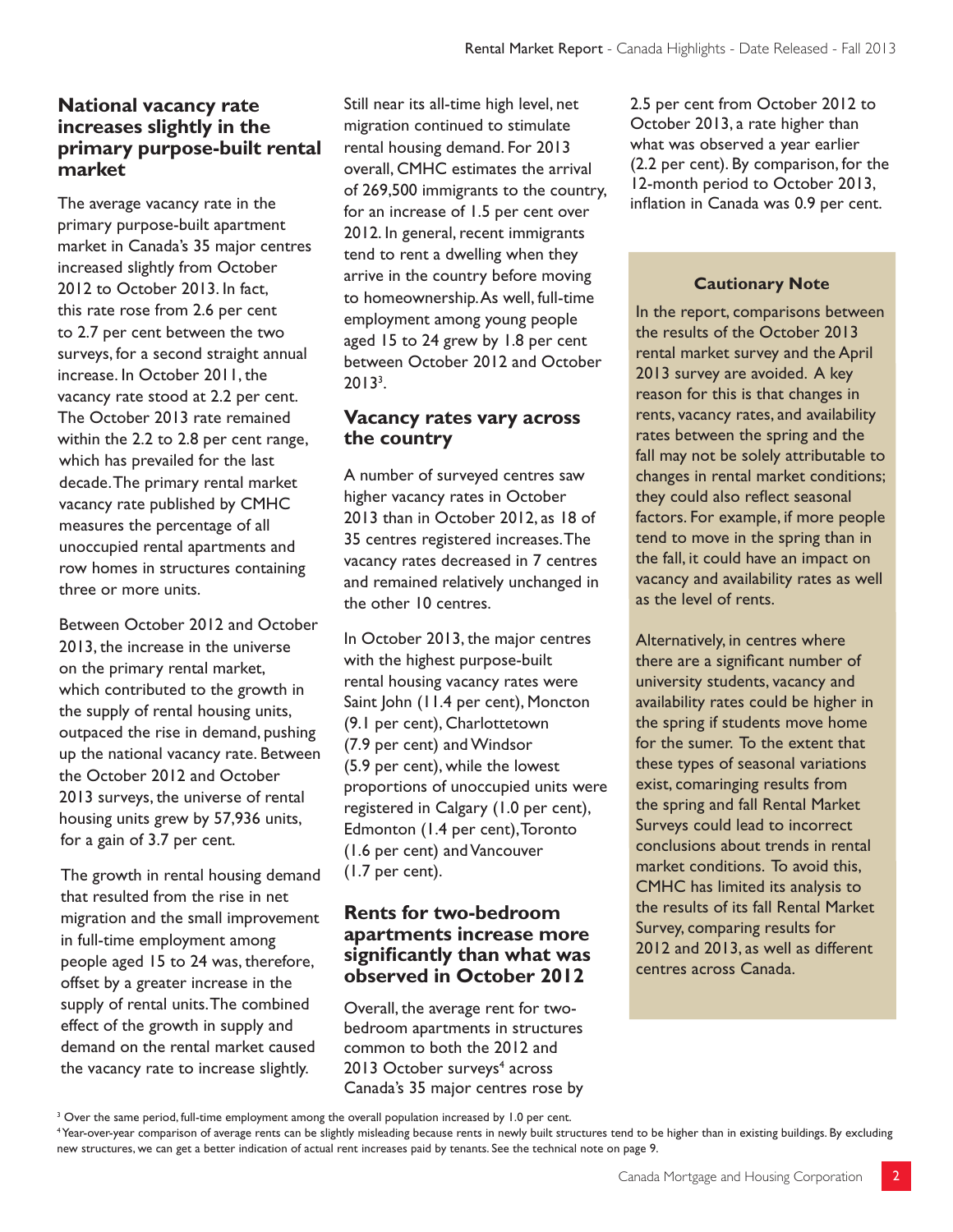Almost all of the surveyed centres saw increases in their average rents for two-bedroom apartments between October 2012 and October 2013. The largest hikes were registered in Calgary (+7.2 per cent), Edmonton (+5.6 per cent) and St. John's (+5.2 per cent), while the smallest rises were noted in Victoria (+0.7 per cent), Québec (+1.0 per cent), Sherbrooke (+1.1 per cent) and Trois-Rivières (+1.1 per cent). In Gatineau, the average rent for two-bedroom apartments (in existing structures) showed a decrease (-1.6 per cent).

The average monthly rent across Canada's 35 major centres was \$920 in October 2013. Average monthly rents for two-bedroom apartments in new and existing structures were highest in Vancouver (\$1,281), Calgary (\$1,224) and Toronto (\$1,213) and lowest in Trois-Rivières (\$555), Saguenay (\$571) and Sherbrooke (\$591).

## **Larger buildings and newer structures perform well**

The results of the October 2013 Rental Market Survey revealed that buildings with 100 or more units had the lowest vacancy rate. In general, it could be noted that the larger the structure, the lower the vacancy rate. In fact, the rates were 3.2 per cent for buildings with 6 to 19 units, 3.0 per cent for those with 20 to 49 units and 2.6 per cent for those with 50 to 99 units. Larger structures, with 100 or more units, which account for 23.5 per cent of the rental housing universe, had a vacancy rate

of 2.0 per cent in all CMAs across Canada. Small buildings with 3 to 5 units were the only exception, with a vacancy rate of 2.6 per cent.

Another finding with regard to buildings was that rents increased with structure size in all CMAs across Canada. In fact, the average rents for two-bedroom apartments were \$734 in buildings with 3 to 5 units, \$749 in those with 6 to 19 units, \$916 in those with 20 to 49 units and \$1,043 in those with 50 to 99 units. Lastly, in large complexes with 100 or more units, the average rent was \$1,185. The fact that larger buildings offer certain services and are more centrally located may explain their higher rent.

As well, rents tended to decrease as building age increased. The average rents for two-bedroom units went from a low of \$800 in structures built before 1950, to a high of \$1,190 in those built in 2010 or later. However, the newest buildings had the highest vacancy rate (4.4 per cent), given their relatively recent construction and time needed for all of the units to find takers on the market.

## **Availability rate remains stable**

The average rental apartment availability rate<sup>5</sup> in Canada's 35 major centres remained stable in October 2013, at 3.6 per cent. Availability rates were highest in Saint John (12.0 per cent), Moncton (9.7 per cent) and Charlottetown (9.1 per cent). The lowest rates were in Calgary (2.2 per cent), Vancouver (2.4 per cent) and Edmonton

(2.5 per cent). The availability rate published by CMHC is an alternative measure to the vacancy rate. The availability rate measures the percentage of units that can be rented. In addition to the unoccupied units, reflected by the vacancy rate, the availability rate also takes into account the units that are occupied but available for potential renters at the time of the survey.

## **On the secondary rental market, rental condominium vacancy rates hold steady**

CMHC's October 2013 Rental Market Survey also covers condominium apartments offered for rent in Victoria, Vancouver, Calgary, Edmonton, Regina, Saskatoon, Winnipeg, Toronto, Ottawa, Montréal and Québec.<sup>6</sup> The rental condominium vacancy rates ranged from a high of 5.9 per cent in Québec, to a low of 0.7 per cent in Saskatoon.

In October 2013, the vacancy rates for rental condominium apartments held steady in more than half of the centres from October 2012, when considering the survey margin of error.<sup>7</sup> The rates remained unchanged in Montréal, Ottawa, Saskatoon, Vancouver, Victoria and Winnipeg. The vacancy rates increased in Québec and Toronto but decreased in Calgary, Edmonton and Regina.

The average monthly rents for twobedroom condominium apartments were highest in Toronto (\$1,752) and lowest in Québec (\$980).

 $^5$  A rental unit is considered available if the unit is vacant (physically unoccupied and ready for immediate rental) or if the existing tenant has given, or received, notice to move and a new tenant has not signed a lease.

<sup>6</sup> The fall survey covers apartment and row structures containing at least three rental units and, unlike the spring survey, reports information on a) smaller geographic zones within centres, and b) the secondary rental market (rental condominiums, single-detached houses, semi-detached homes, duplexes and accessory apartments). This survey was conducted in Calgary, Edmonton, Montréal, Ottawa, Québec, Regina, Saskatoon, Toronto, Vancouver, Victoria and Winnipeg.

 $^7$ A significant change is a change that cannot be explained by an error in the survey sampling. If a change is insignificant, the survey cannot clearly tell if a vacancy rate is higher or lower this year relative to the previous year, when considering the survey margin of error.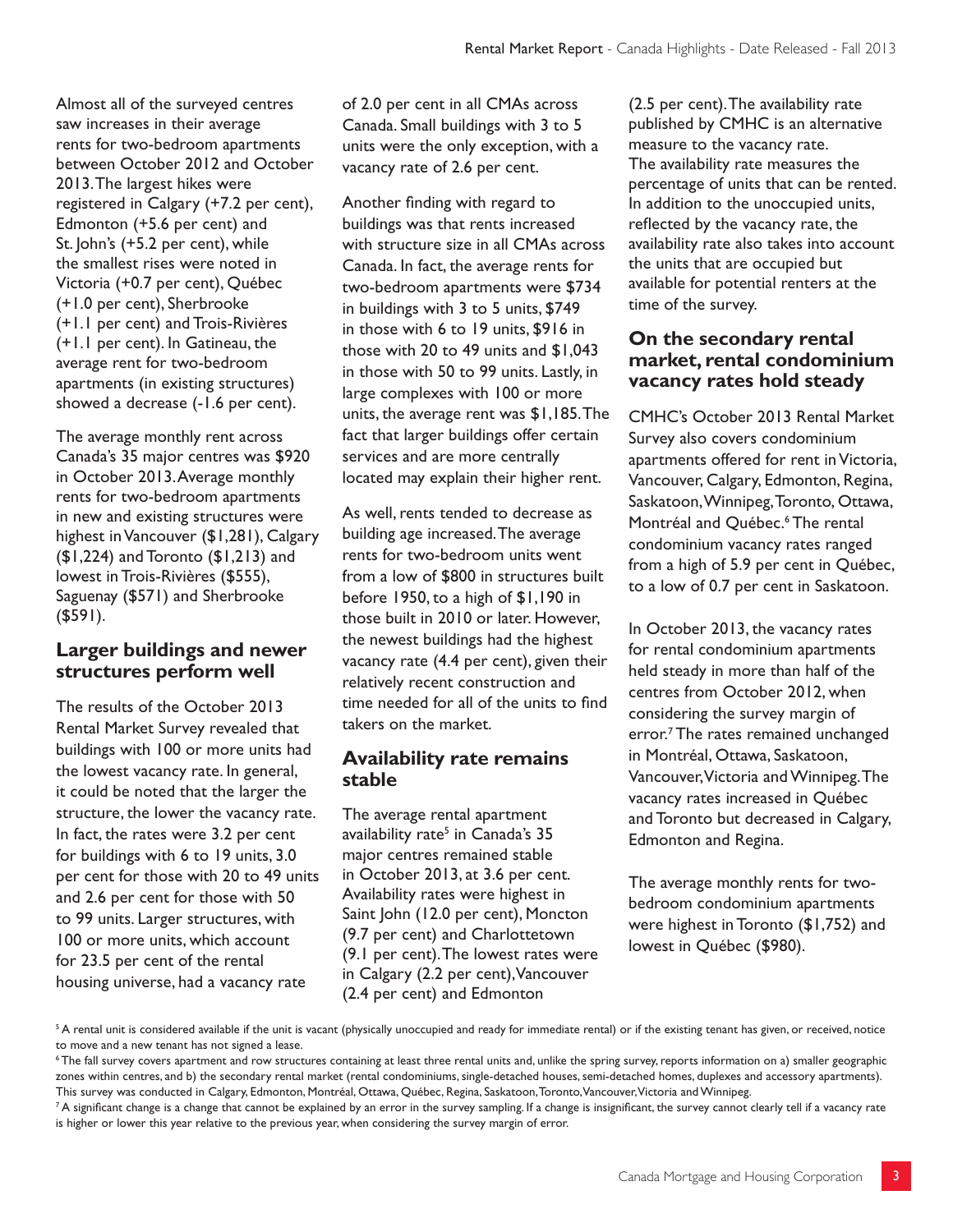All surveyed centres posted average monthly rents for two-bedroom condominium apartments that were higher than the average monthly rents for private two-bedroom apartments on the primary rental market. Condominium units are, in general, more expensive than conventional units. This is largely due to the fact that condominiums typically are newer. It is interesting to note that the greatest rent gaps between rental condominiums and conventional purpose-built rental units were noted in Montréal and Toronto.

The proportions of rental condominium units showed increases in 5 of the 11 surveyed centres in October 2013, but the share registered a decrease in Regina, falling from25.2 per cent to 22.8 per cent. In the other centres, the shares held steady, when considering the survey margin of error. The proportions of rental condominiums were lowest in Québec and Montréal, at 9.9 per cent and 12.1 per cent, respectively, and highest in the Alberta centres, at 30.1 per cent

in Calgary and 32.2 per cent in Edmonton. In October 2013, the proportions of rental condominiums stood at 26.1 per cent in Toronto and 26.3 per cent in Vancouver. By comparison, in October 2012, these shares were 22.6 per cent in Toronto and 25.9 per cent in Vancouver. At the time of the first edition of this survey in 2007, the rates in these two cities were 18.7 per cent and 22.3 per cent,  $r$ espectively.



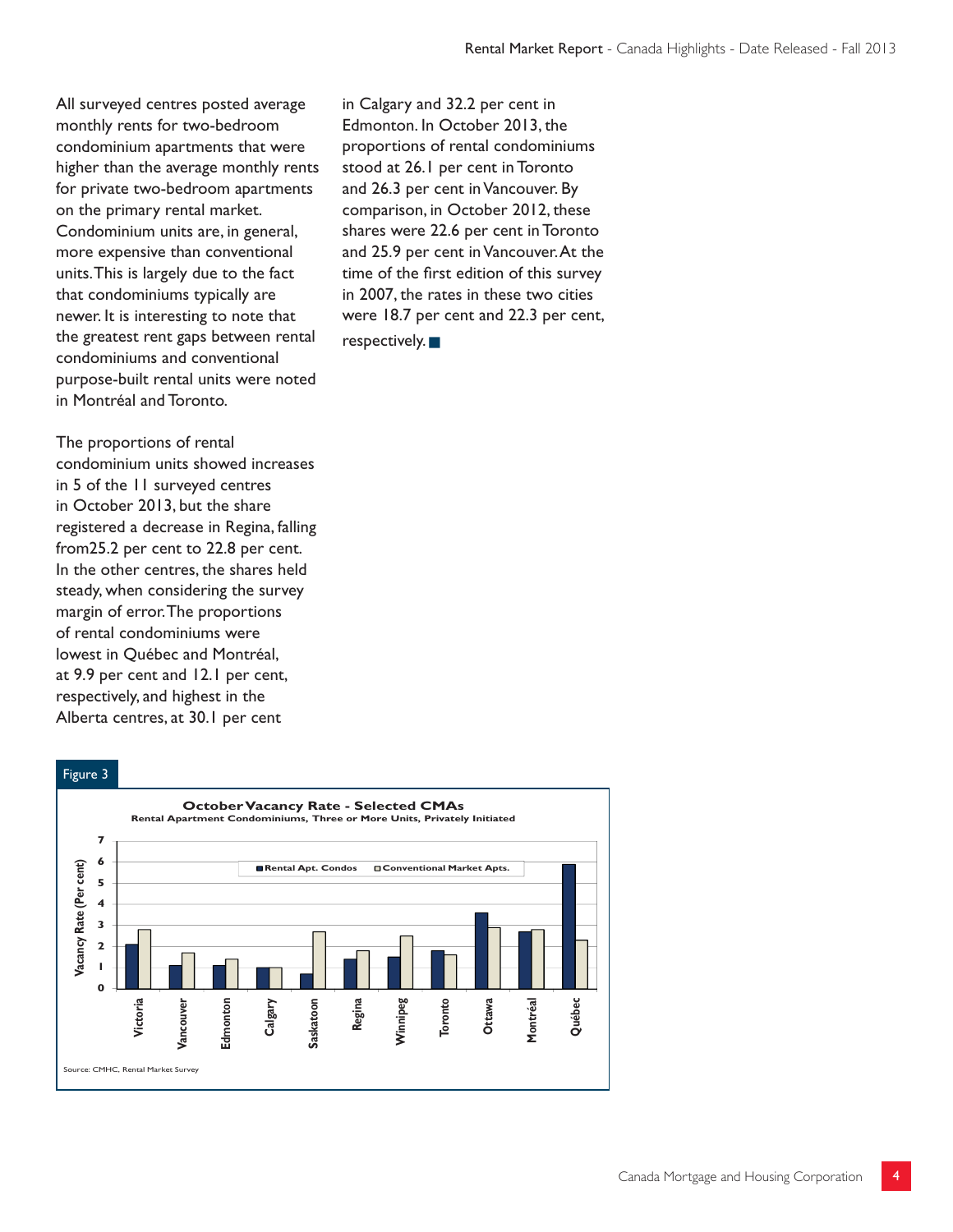| <b>1.0 Rental Market Indicators</b><br>Privately Initiated Apartment Structures of Three Units and Over |                          |                  |                  |                               |                                                                           |           |                                                                                                                                        |                   |                                 |                                     |
|---------------------------------------------------------------------------------------------------------|--------------------------|------------------|------------------|-------------------------------|---------------------------------------------------------------------------|-----------|----------------------------------------------------------------------------------------------------------------------------------------|-------------------|---------------------------------|-------------------------------------|
|                                                                                                         |                          |                  |                  |                               |                                                                           |           |                                                                                                                                        |                   |                                 | <b>Provinces and Major Centres'</b> |
| <b>Centres</b>                                                                                          | <b>Vacancy Rates (%)</b> |                  |                  | <b>Availability Rates (%)</b> | <b>Average Rent</b><br>2 Bedroom (\$) (New<br>and existing<br>structures) |           | <b>Percentage Change</b><br>of Average Rent<br>Two Bedroom <sup>(2)</sup><br><b>From Fixed Sample</b><br>(Existing structures<br>only) |                   |                                 |                                     |
|                                                                                                         | <b>Oct-12</b>            | $Oct-13$         | $Oct-12$         | $Oct-13$                      | $Oct-12$                                                                  | $Oct-13$  |                                                                                                                                        | $Oct-II$<br>to    | $Oct-12$<br>to<br><b>Oct-13</b> |                                     |
| Newfoundland & Labrador 10,000+                                                                         | 2.2a                     | 2.7a             | 2.5a             | 3.2a                          | $725$ a                                                                   | $784$ a   |                                                                                                                                        | $Oct-12$<br>4.0 a | 5.2 a                           |                                     |
| St. John's CMA                                                                                          | $2.8$ a                  | 3.2              | 3.3 a            | $3.8$ a                       | 798 a                                                                     | 864       |                                                                                                                                        | 4.0 a             | 5.2 a                           |                                     |
| Prince Edward Island 10,000+                                                                            | 5.0 a                    | $7.1$ a          | 6.1 a            | 8.2 a                         | $787$ a                                                                   | 790a      |                                                                                                                                        | 2.7a              | 1.2 a                           |                                     |
| Charlottetown CA                                                                                        | 5.7a                     | 7.9              | 7.0 a            | $9.1$ a                       | 803 a                                                                     | 804       |                                                                                                                                        | 2.9a              | 1.3 a                           |                                     |
| Nova Scotia 10,000+                                                                                     | 3.4a                     | 3.7a             | 4.1 a            | 4.5a                          | $909$ a                                                                   | 929a      |                                                                                                                                        | 2.7a              | 1.1 a                           |                                     |
| Halifax CMA                                                                                             | 3.0 <sub>a</sub>         | 3.2              | 3.9a             | $4.2$ a                       | $954$ a                                                                   | 976       |                                                                                                                                        | 2.7 a             | 1.2 a                           |                                     |
| New Brunswick 10,000+                                                                                   | 6.9a                     | $8.9$ a          | $7.5$ a          | 9.4 a                         | $707$ a                                                                   | 715a      |                                                                                                                                        | 2.7a              | 1.0 a                           |                                     |
| Moncton CMA                                                                                             | 6.7a                     | 9.1 a            | 7.6a             | 9.7a                          | $731$ a                                                                   | 742       |                                                                                                                                        | 1.9 b             | 2.0 a                           |                                     |
| Saint John CMA                                                                                          | 9.7a                     | I.A              | $10.1$ a         | $12.0$ a                      | 691a                                                                      | 691a      |                                                                                                                                        | 3.4 b             | $^{++}$                         |                                     |
| Québec 10,000+                                                                                          | 3.0 a                    | $3.1$ a          | $3.5$ a          | 3.6a                          | 681a                                                                      | 699a      |                                                                                                                                        | 0.9a              | 1.7 b                           |                                     |
| Ottawa-Gatineau CMA (Que. Part)                                                                         | 3.3 b                    | 5.1 b            | 4.3 b            | 6.0 b                         | $743$ a                                                                   | 744       |                                                                                                                                        | 2.3 b             | $-1.6$ c                        |                                     |
| Montréal CMA                                                                                            | $2.8$ a                  | 2.8              | 3.4 a            | 3.2 a                         | 711a                                                                      | 730       |                                                                                                                                        | 0.8 a             | 2.0 b                           |                                     |
| Québec CMA                                                                                              | 2.0 a                    | 2.3              | 2.3 a            | 2.9a                          | 741a                                                                      | 757       |                                                                                                                                        | 2.3 a             | 1.0 a                           |                                     |
| Saguenay CMA                                                                                            | 2.0 <sub>b</sub>         | 2.8              | 2.4 b            | 3.4 b                         | 549 a                                                                     | 571a      |                                                                                                                                        | $^{++}$           | $1.9$ c                         |                                     |
| Sherbrooke CMA                                                                                          | 5.0 a                    | 5.3              | 5.2 a            | 5.5a                          | 578 a                                                                     | 591a      |                                                                                                                                        | 0.8 a             | 1.1 a                           |                                     |
| Trois-Rivières CMA                                                                                      | 5.2 a                    | 5.1 b            | $5.4$ a          | $5.4$ a                       | 550a                                                                      | 555       |                                                                                                                                        | $^{++}$           | 1.1 a                           |                                     |
| Ontario 10,000+                                                                                         | 2.5a                     | 2.6a             | $4.1$   a        | $4.2$ a                       | $1,033$ a                                                                 | $1,059$ a |                                                                                                                                        | 2.7a              | 2.7 a                           |                                     |
| <b>Barrie CMA</b>                                                                                       | 2.0 a                    | 3.0              | 4.3 b            | $4.6$ a                       | $1,037$ a                                                                 | 1,048     |                                                                                                                                        | 1.6 b             | $1.4 \text{ a}$                 |                                     |
| <b>Brantford CMA</b>                                                                                    | 3.5 b                    | 2.9 <sub>b</sub> | 5.2 b            | 4.3 b                         | 838 a                                                                     | 835       |                                                                                                                                        | $2.7$ c           | $++$                            |                                     |
| Greater Sudbury/Grand Sudbury CMA                                                                       | 2.7a                     | 3.4 b            | 3.9 <sub>b</sub> | 4.7 b                         | 915a                                                                      | 914       |                                                                                                                                        | $4.2$ $\circ$     | $ .4 $ a                        |                                     |
| Guelph CMA                                                                                              | $ .4 $ a                 | 1.9<br>a         | 2.7a             | 3.3 a                         | 941a                                                                      | 957       |                                                                                                                                        | 3.3 b             | 3.3 b                           |                                     |
| Hamilton CMA                                                                                            | 3.5a                     | 3.4              | $6.7$ a          | 5.2 a                         | 886 a                                                                     | 932       |                                                                                                                                        | 3.1 a             | 3.1 a                           |                                     |
| Kingston CMA                                                                                            | 1.7a                     | 2.3              | 2.9a             | 3.6a                          | $1,005$ a                                                                 | $1,054$ a |                                                                                                                                        | 3.1 a             | $2.8$   a                       |                                     |
| Kitchener-Cambridge-Waterloo CMA                                                                        | $2.6$ a                  | 2.9              | $4.3$ a          | 4.3 a                         | 908 a                                                                     | 952       |                                                                                                                                        | 3.1 a             | 3.2 a                           |                                     |
| London CMA                                                                                              | 3.9a                     | $3.3$ a          | 6.1 a            | $5.7$ a                       | 919a                                                                      | $924$ a   |                                                                                                                                        | 2.4 a             | $1.6$ a                         |                                     |
| St. Catharines-Niagara CMA                                                                              | 4.0 a                    | $4.1$ a          | $5.9$ a          | $6.3$ a                       | $862$ a                                                                   | $872$ a   |                                                                                                                                        | $2.6$ a           | $2.2$ a                         |                                     |
| Oshawa CMA                                                                                              | $2.1$   a                | $2.1$ a          | $3.4$ a          | 3.0 a                         | 939 a                                                                     | $985$ a   |                                                                                                                                        | $1.5$ a           | $4.6$ b                         |                                     |
| Ottawa-Gatineau CMA (Ont. Part)                                                                         | $2.5$ a                  | 2.9              | $4.6$ a          | 5.1 a                         | $1,115$ a                                                                 | $1,132$ a |                                                                                                                                        | 2.0 a             | 2.0 a                           |                                     |
| Peterborough CMA                                                                                        | $2.7$ a                  | 4.8              | $4.8$ a          | $6.4$ a                       | $904$ a                                                                   | $915$ a   |                                                                                                                                        | 1.6               | $2.6$ b                         |                                     |
| Thunder Bay CMA                                                                                         | $ 1.1 $ a                | 2.6              | 2.0 a            | $3.5$ a                       | $818$ a                                                                   | 858       |                                                                                                                                        | $5.4$ b           | $4.6$ b                         |                                     |
| <b>Toronto CMA</b>                                                                                      | $1.7$ a                  | 1.6              | 3.0 a            | 3.2 a                         | $I, I83$ a                                                                | $1,213$ a |                                                                                                                                        | 2.8 a             | $2.9$ a                         |                                     |
| Windsor CMA                                                                                             | 7.3 a                    | 5.9              | $8.4 \text{ a}$  | $7.0$ a                       | 778 a                                                                     | 788       |                                                                                                                                        | 1.7 c             | $2.0$ a                         |                                     |

'Major centres refer to Census Metropolitan Areas (CMA), except for Charlottetown.

<sup>2</sup>The Percentage Change of Average Rent is a measure of the market movement, and is based on those structures that were common to the survey sample for both years.

The following letter codes are used to indicate the reliability of the estimates:

a - Excellent, b-Very good, c - Good, d - Fair (Use with Caution)

 $**$  Data suppressed to protect confidentiality or data not statistically reliable.

++ Change in rent is not statistically significant. This means that the change in rent is not statistically different than zero (0).

n/u: No units exist in the universe for this category. n/s: No units exist in the sample for this category. n/a: Not applicable.

Please click Methodology or Data Reliability Tables Appendix link for more details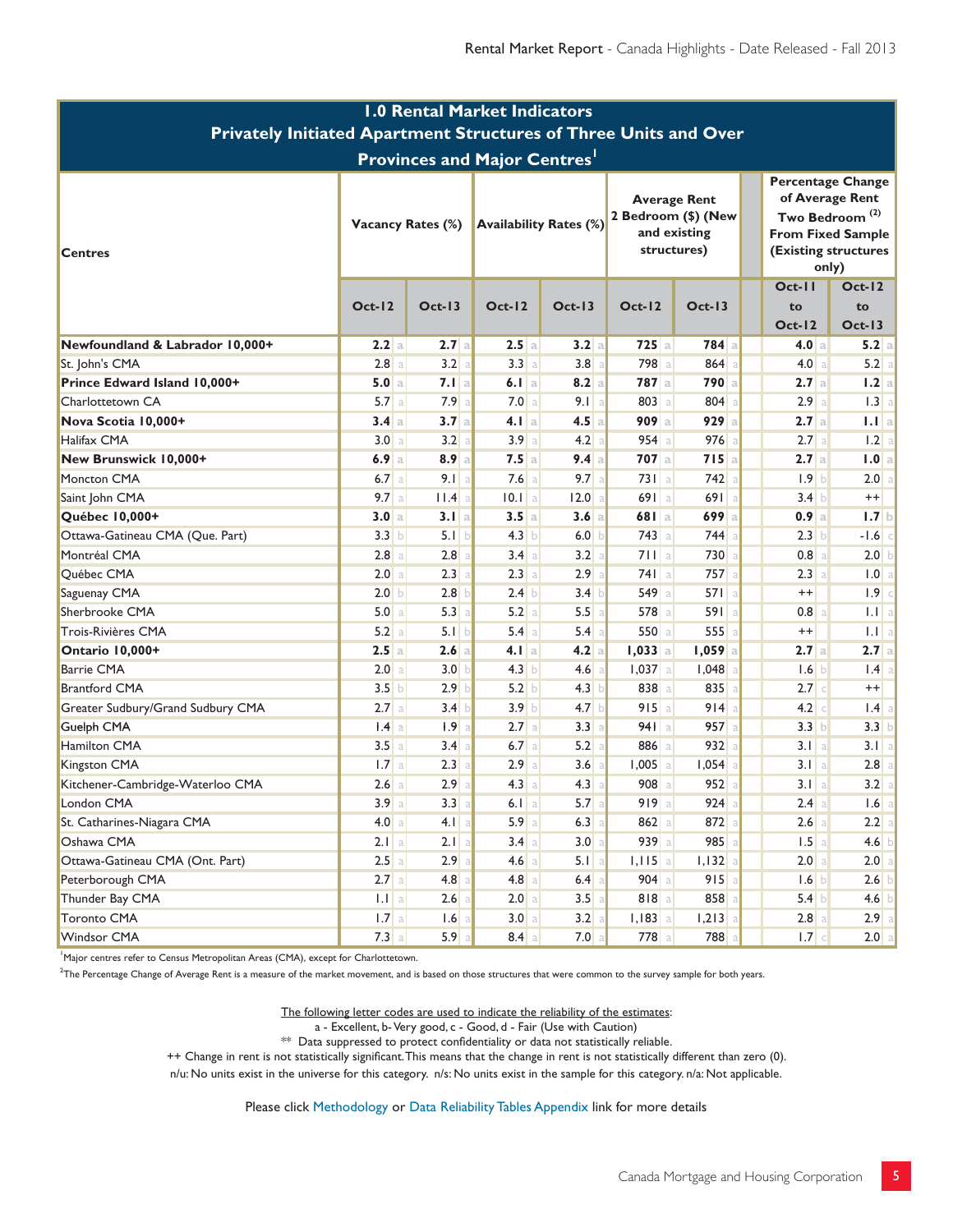| <b>1.0 Rental Market Indicators</b><br><b>Privately Initiated Apartment Structures of Three Units and Over</b><br><b>Provinces and Major Centres'</b> |                          |                  |          |                               |                     |                                                    |                                                                                                                                        |                            |  |  |  |
|-------------------------------------------------------------------------------------------------------------------------------------------------------|--------------------------|------------------|----------|-------------------------------|---------------------|----------------------------------------------------|----------------------------------------------------------------------------------------------------------------------------------------|----------------------------|--|--|--|
| <b>Centres</b>                                                                                                                                        | <b>Vacancy Rates (%)</b> |                  |          | <b>Availability Rates (%)</b> | 2 Bedroom (\$) (New | <b>Average Rent</b><br>and existing<br>structures) | Percentage Change<br>of Average Rent<br>Two Bedroom <sup>(2)</sup><br><b>From Fixed Sample</b><br><b>(Existing structures</b><br>only) |                            |  |  |  |
|                                                                                                                                                       | $Oct-12$                 | $Oct-13$         | $Oct-12$ | $Oct-13$                      | $Oct-12$            | $Oct-13$                                           | $Oct-II$<br>to<br>$Oct-12$                                                                                                             | $Oct-12$<br>to<br>$Oct-13$ |  |  |  |
| Manitoba 10,000+                                                                                                                                      | 1.6a                     | 2.4a             | 2.4a     | 3.9a                          | $887$ a             | 937a                                               | 3.7 <sub>b</sub>                                                                                                                       | $4.6$ a                    |  |  |  |
| <b>Winnipeg CMA</b>                                                                                                                                   | 1.7a                     | $2.5$ a          | 2.5a     | 4.0 a                         | 911a                | 969a                                               | 3.6 b                                                                                                                                  | $4.8$ a                    |  |  |  |
| Saskatchewan 10,000+ (3)                                                                                                                              | 2.2a                     | 3.0 a            | 3.1 a    | 4.0 a                         | 957a                | $998$ a                                            | 3.9a                                                                                                                                   | 3.8 a                      |  |  |  |
| Regina CMA                                                                                                                                            | 1.0 a                    | 1.8              | $1.6$ a  | $2.6$ a                       | 979a                | $1,018$ a                                          | $4.8$ a                                                                                                                                | $3.7$ a                    |  |  |  |
| Saskatoon CMA                                                                                                                                         | 2.6a                     | 2.7a             | $3.8$ a  | $4.1$ a                       | $1,002$ a           | $1,041$ a                                          | 2.4a                                                                                                                                   | 4.0 a                      |  |  |  |
| Alberta 10,000+ (4)                                                                                                                                   | 2.0 a                    | 1.6a             | 2.8a     | 2.7a                          | $1,085$ a           | $1,158$ a                                          | 4.3 a                                                                                                                                  | 6.1 a                      |  |  |  |
| Calgary CMA                                                                                                                                           | 1.3a                     | 1.0              | $2.6$ a  | 2.2 a                         | $1,150$ a           | $1,224$ a                                          | 5.9a                                                                                                                                   | 7.2 a                      |  |  |  |
| <b>Edmonton CMA</b>                                                                                                                                   | 1.7a                     | .4               | 2.3 a    | $2.5$ a                       | $1,071$ a           | $1,141$ a                                          | 3.8 a                                                                                                                                  | $5.6$ a                    |  |  |  |
| British Columbia 10,000+                                                                                                                              | 2.7a                     | 2.4a             | 3.6a     | 3.3a                          | $1,073$ a           | $1,087$ a                                          | 2.0 a                                                                                                                                  | 1.8 a                      |  |  |  |
| <b>Abbotsford-Mission CMA</b>                                                                                                                         | 4.2 a                    | 3.2<br>a         | $5.4$ a  | 3.9a                          | 818a                | 820                                                | 1.2 a                                                                                                                                  | $1.5$ a                    |  |  |  |
| Kelowna CMA                                                                                                                                           | 4.0 a                    | 1.8              | 4.5 a    | 2.7a                          | 927a                | 970a                                               | $^{++}$                                                                                                                                | $1.9$ b                    |  |  |  |
| Vancouver CMA                                                                                                                                         | 1.8a                     | 1.7 <sub>a</sub> | $2.7$ a  | 2.4a                          | $1,261$ a           | $1,281$ a                                          | 2.3 a                                                                                                                                  | $2.1$   a                  |  |  |  |
| Victoria CMA                                                                                                                                          | $2.7$ a                  | 2.8              | 3.7 a    | 4.0 a                         | $1,059$ a           | 1,068                                              | $0.9$   a                                                                                                                              | $0.7$ a                    |  |  |  |
| Canada CMAs (1)                                                                                                                                       | 2.6                      | 2.7              | 3.6      | 3.7                           | 901                 | 920                                                | 2.2                                                                                                                                    | 2.5                        |  |  |  |
| Canada 10,000+                                                                                                                                        | 2.8                      | 2.9              | 3.7      | 3.9                           | 875                 | 894                                                | 2.2                                                                                                                                    | 2.5                        |  |  |  |

<sup>1</sup>Major centres refer to Census Metropolitan Areas (CMA), except for Charlottetown.

 $2$ The Percentage Change of Average Rent is a measure of the market movement, and is based on those structures that were common to the survey sample for both years.

<sup>3</sup>Includes both Alberta and Saskatchewan portions of Lloydminster CA.

<sup>4</sup>Does not include Alberta portion of Lloydminster CA. For Lloydminster CA data, refer to Saskatchewan Highlights report.

The following letter codes are used to indicate the reliability of the estimates:

a - Excellent, b- Very good, c - Good, d - Fair (Use with Caution)

\*\* Data suppressed to protect confidentiality or data not statistically reliable.

++ Change in rent is not statistically significant. This means that the change in rent is not statistically different than zero (0).

n/u: No units exist in the universe for this category. n/s: No units exist in the sample for this category. n/a: Not applicable.

Please click Methodology or Data Reliability Tables Appendix link for more details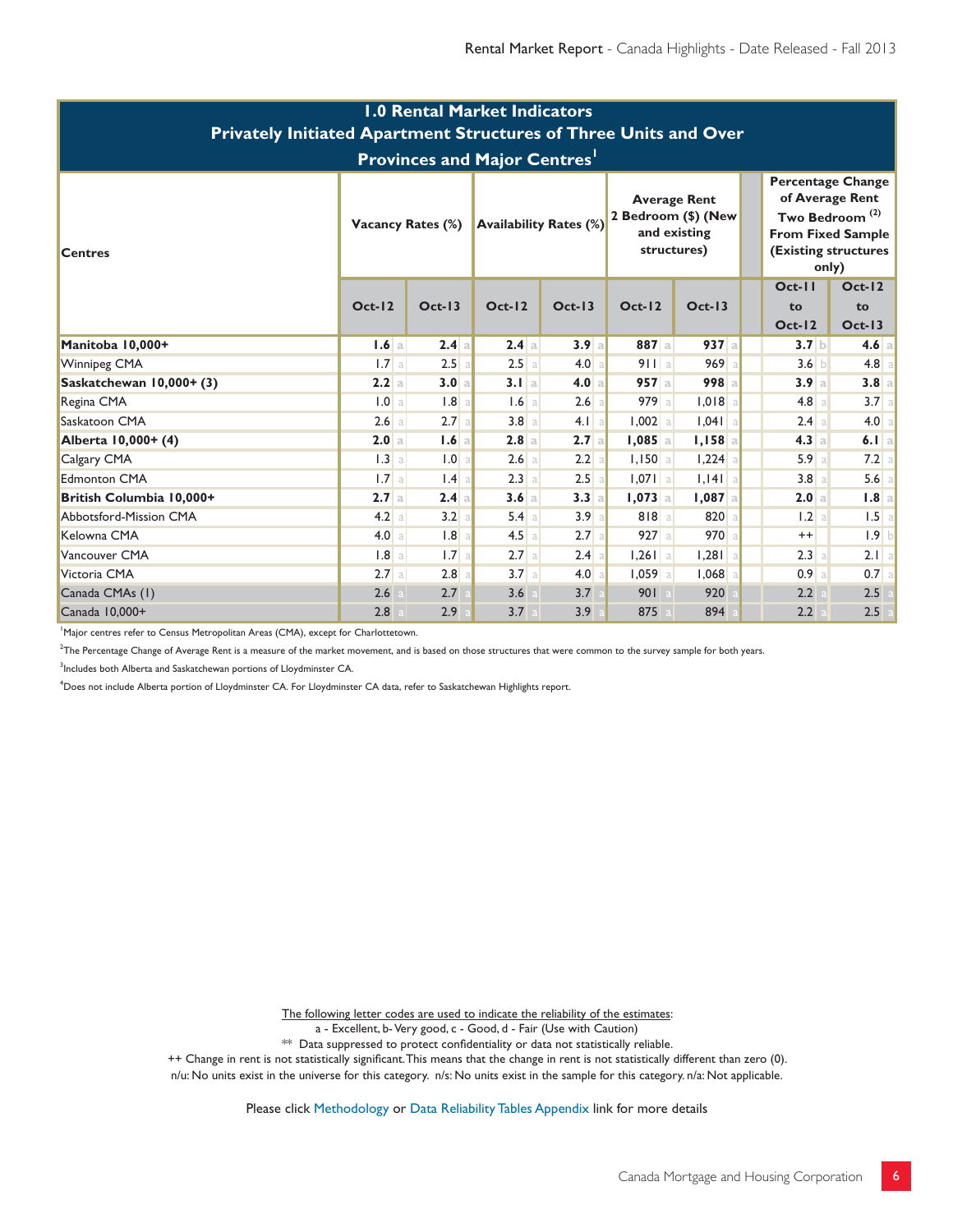| Vacancy Rates (%), Average Rents (\$) and Percentage of Condominium Apartments in Rental |                  |                          |                                    |                                                           |          |                                 |  |  |  |  |  |
|------------------------------------------------------------------------------------------|------------------|--------------------------|------------------------------------|-----------------------------------------------------------|----------|---------------------------------|--|--|--|--|--|
| $Oct-13$                                                                                 |                  |                          |                                    |                                                           |          |                                 |  |  |  |  |  |
|                                                                                          |                  | <b>Vacancy Rates (%)</b> | Average Rent (\$)                  | Percentage of<br>Condo Apts in<br>Rental vs.<br>Ownership |          |                                 |  |  |  |  |  |
|                                                                                          |                  |                          | 2 Bedroom                          |                                                           |          |                                 |  |  |  |  |  |
| <b>Centres</b>                                                                           |                  | Apts in<br>the RMS       | <b>Rental Condo</b><br><b>Apts</b> |                                                           |          | Apts in the<br>RMS <sup>1</sup> |  |  |  |  |  |
| Calgary CMA                                                                              | 1.0 <sub>a</sub> | 1.0 a                    | 1,400                              | 1,224                                                     | $30.1$ a |                                 |  |  |  |  |  |
| <b>Edmonton CMA</b>                                                                      | $1.1$ a          | $1.4$ a                  | 1,292                              | $1,141$ a                                                 | 32.2 a   |                                 |  |  |  |  |  |
| Montréal CMA                                                                             | 2.7a             | $2.8$ a                  | $1,121$ b                          | 730                                                       | $12.1$ a |                                 |  |  |  |  |  |
| Ottawa-Gatineau CMA (Ont. Part)                                                          | $3.6$ $\circ$    | 2.9a                     | $1,432$ b                          | 1,132                                                     | $24.0$ a |                                 |  |  |  |  |  |
| Québec CMA                                                                               | 5.9a             | 2.3 a                    | 980                                | 757                                                       | 9.9a     |                                 |  |  |  |  |  |
| Regina CMA                                                                               | 1.4 a            | $1.8$ a                  | n/a                                | 1,018                                                     | $22.8$ a |                                 |  |  |  |  |  |
| Saskatoon CMA                                                                            | $0.7$ a          | 2.7a                     | n/a                                | $1,041$ a                                                 | $20.0$ a |                                 |  |  |  |  |  |
| <b>Toronto CMA</b>                                                                       | $1.8$ a          | $1.6$ a                  | $1,752$ a                          | 1,213                                                     | $26.1$ a |                                 |  |  |  |  |  |
| Vancouver CMA                                                                            | 1.1 a            | 1.7a                     | 1,580                              | $1,281$ a                                                 | $26.3$ a |                                 |  |  |  |  |  |
| Victoria CMA                                                                             | 2.1 a            | $2.8$ a                  | 1,270                              | 1,068                                                     | $21.5$ a |                                 |  |  |  |  |  |
| <b>Winnipeg CMA</b>                                                                      | $1.5$ a          | $2.5$ a                  | 0.089                              | 969                                                       | $13.9$ d |                                 |  |  |  |  |  |

## **4.1 Rental Condominium Apartments and Private Apartments in the RMS1**

1 Apartments surveyed in the Rental Market Survey (RMS) include only those units in purpose built rental buildings with at least three rental units.

#### **4.2 Rental Condominium Apartments**

| Vacancy Rates (%), Average Rents (\$) and Percentage of Condominium Apartments in Rental |                          |                 |                                         |          |                                                                             |              |  |  |  |  |  |
|------------------------------------------------------------------------------------------|--------------------------|-----------------|-----------------------------------------|----------|-----------------------------------------------------------------------------|--------------|--|--|--|--|--|
| <b>Centres</b>                                                                           | <b>Vacancy Rates (%)</b> |                 | <b>Average 2 Bedroom</b><br>$Rent$ (\$) |          | Percentage of<br>Condominium<br><b>Apartments in Rental</b><br>vs Ownership |              |  |  |  |  |  |
|                                                                                          | $Oct-12$                 | $Oct-13$        | $Oct-12$                                | $Oct-13$ | <b>Oct-12</b>                                                               | $Oct-13$     |  |  |  |  |  |
| Calgary CMA                                                                              | 2.1<br>b                 | 1.0             | 1,355                                   | 1,400    | 30.4                                                                        | 30.1<br>- al |  |  |  |  |  |
| <b>Edmonton CMA</b>                                                                      | 2.5<br>b.                | $\mathsf{L}$    | 1,286                                   | 1,292    | 31.8                                                                        | 32.2<br>- al |  |  |  |  |  |
| Montréal CMA                                                                             | 2.7                      | 2.7             | 1,027                                   | 1,121    | 11.0<br>al                                                                  | 12.1<br>-al  |  |  |  |  |  |
| Ottawa-Gatineau CMA (Ont. Part)                                                          | 3.2<br>b                 | 3.6             | 1,271                                   | 1,432    | 20.7<br>a                                                                   | 24.0<br>- al |  |  |  |  |  |
| Québec CMA                                                                               | 2.2                      | 5.9             | 1,022                                   | 980      | 9.0                                                                         | 9.9<br>- al  |  |  |  |  |  |
| Regina CMA                                                                               | $\vert .9 \vert$<br>a    | $\mathsf{I}$ .4 |                                         |          | 25.2<br>a                                                                   | 22.8<br>- al |  |  |  |  |  |
| Saskatoon CMA                                                                            | 0.9<br>a                 | 0.7             |                                         |          | 20.6<br>a                                                                   | 20.0<br>- al |  |  |  |  |  |
| Toronto CMA                                                                              | 1.2                      | 1.8             | 1,592                                   | 1,752    | 22.6                                                                        | 26.1<br>- al |  |  |  |  |  |
| Vancouver CMA                                                                            | $\overline{1.0}$<br>a    | $\mathsf{L}$    | 1,662                                   | 1,580    | 25.9<br>a                                                                   | 26.3<br>- al |  |  |  |  |  |
| Victoria CMA                                                                             | 2.2<br>a                 | 2.1             | 1,368                                   | 1,270    | 20.7<br>a                                                                   | 21.5<br>- al |  |  |  |  |  |
| <b>Winnipeg CMA</b>                                                                      | $\vert .3 \vert$         | 1.5             | 1,160                                   | 089      | 14.5                                                                        | $13.9$ d     |  |  |  |  |  |

The following letter codes are used to indicate the reliability of the estimates:

a - Excellent, b- Very good, c - Good, d - Fair (Use with Caution)

 $**$  Data suppressed to protect confidentiality or data not statistically reliable.

++ Change in rent is not statistically significant. This means that the change in rent is not statistically different than zero (0).

n/u: No units exist in the universe for this category. n/s: No units exist in the sample for this category. n/a: Not applicable.

Please click Methodology or Data Reliability Tables Appendix link for more details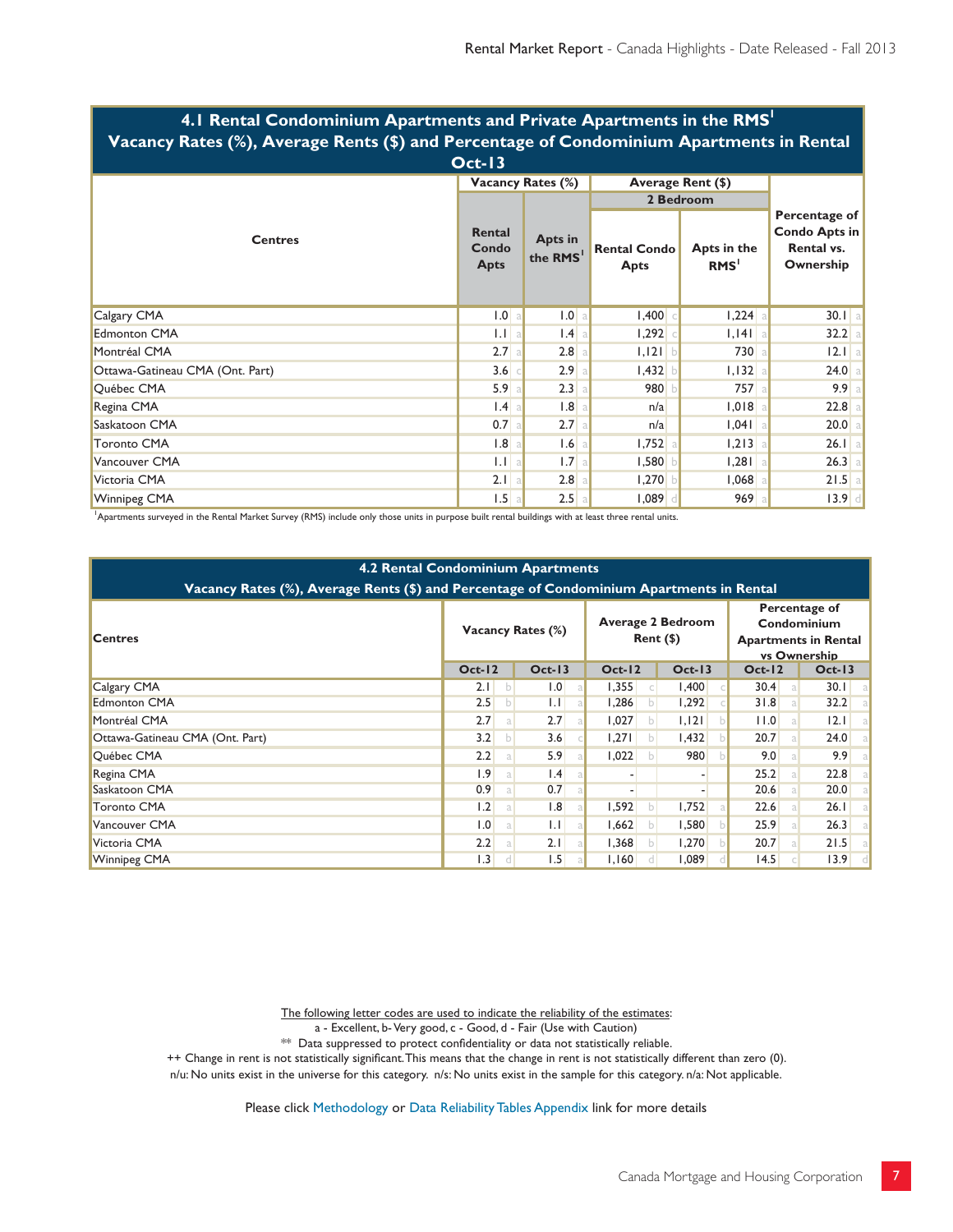| 5.1 Other Secondary Rented Unit <sup>1</sup> Average Rents (\$) |                 |          |                |                             |            |                 |             |                      |           |           |  |
|-----------------------------------------------------------------|-----------------|----------|----------------|-----------------------------|------------|-----------------|-------------|----------------------|-----------|-----------|--|
| by Dwelling Type                                                |                 |          |                |                             |            |                 |             |                      |           |           |  |
|                                                                 | <b>Bachelor</b> |          | <b>Bedroom</b> |                             | 2 Bedroom  |                 | 3 Bedroom + |                      | Total     |           |  |
|                                                                 | $Oct-12$        | $Oct-13$ |                | Oct-12 Oct-13 Oct-12 Oct-13 |            |                 |             | <b>Oct-12 Oct-13</b> | $Oct-12$  | $Oct-13$  |  |
| <b>Abbotsford CMA</b>                                           | $*$             | **       | $**$           | 646                         | 709 d      | 768<br>d        | $1,207$ b   | 1,218                | 913       | 937 b     |  |
| <b>Barrie CMA</b>                                               | $*$             | $*$      | $77$           | $**$                        | 985        | 969             | $1,247$ a   | 1,250                | 1,130     | $1,134$ a |  |
| Calgary CMA                                                     | $*$             | $*$      | $**$           | **                          | ,007       | 010             | $1,302$ a   | 1,353                | $1,152$ a | $1,180$ b |  |
| <b>Edmonton CMA</b>                                             | $*$             | **       | $**$           | $*$                         | 1,09       | 993             | $1,282$ b   | 1,312                | $1,191$ b | $1,165$ b |  |
| Halifax CMA                                                     | $**$            | $**$     | 643            | 616                         | 796        | 732<br><b>b</b> | 981 b       | 1,043                | 873 b     | 885 b     |  |
| Kelowna CMA                                                     | $**$            | $**$     | 699            | $*$                         | 991 b      | 1,066           | $1,391$ b   | 1,397                | 1,134     | $1,196$ b |  |
| Montreal CMA                                                    | $**$            | **       | 547            | 535                         | 705        | 711 b           | 899 b       | 898                  | 744       | $743$ a   |  |
| Ottawa-Gatineau CMA (Ont. Part)                                 | $*$             | $*$      | 770            | $*$                         | 1,004      | 1,068           | $1,239$ a   | $1,267$ a            | $1,179$ a | $1,183$ a |  |
| Québec CMA                                                      | $*$             | $*$      | 562            | 581 d                       | 661 b      | 627<br>b        | $816$ b     | 843                  | 695       | 695 $b$   |  |
| Regina CMA                                                      | $*$             | **       | $**$           | $*$                         | 866        | 910             | $1,102$ b   | $1,114$ b            | 982       | $1,011$ b |  |
| St. John's CMA                                                  | $**$            | $**$     | 631            | 579                         | $67$   $c$ | 732             | 766 €       | 802                  | 704       | 734 c     |  |
| Saskatoon CMA                                                   | $*$             | **       | 471            | 539                         | 912        | 1,002           | $1,174$ b   | 1,072                | 1,004     | 978 $b$   |  |
| <b>Toronto CMA</b>                                              | 741             | $**$     | 838            | 981c                        | 1,145      | 1,175           | $1,403$ a   | $1,481$ a            | 1,224     | $1,306$ a |  |
| Vancouver CMA                                                   | $**$            | $**$     | 843            | 876                         | 1,055      | 1,077<br>b      | $1,516$ a   | $1,489$ a            | 1,180     | $1,212$ b |  |
| Victoria CMA                                                    | $*$             | $*$      | 837            | 775                         | l,091 b    | 1,049           | $1,343$ b   | $1,311$ b            | $1,111$ b | $1,087$ b |  |
| Winnipeg CMA                                                    | $*$             | **       | 545            | 578                         | 765        | 703             | 960 b       | 868                  | 829 b     | 768 b     |  |

<sup>1</sup> Statistics for secondary rented units exclude apartments in purpose built rental structures with three rental units or more, condominium apartments, units in institutions, and any dwelling whose type could not be identified in the survey.

The following letter codes are used to indicate the reliability of the estimates ( $cv = coefficient$  of variation):

a – Excellent (0 [ cv [ 2.5), b – Very good (2.5 < cv [ 5), c – Good (5 < cv [ 7.5)

d – Fair (Use with Caution) (7.5 < cv [ 10)

 $**$  Data suppressed to protect confidentiality or data is not statistically reliable

n/u: No units exist in universe for this category n/s: No units exist in the sample for this category n/a: Not applicable

Please click Methodology or Data Reliability Tables Appendix links for more details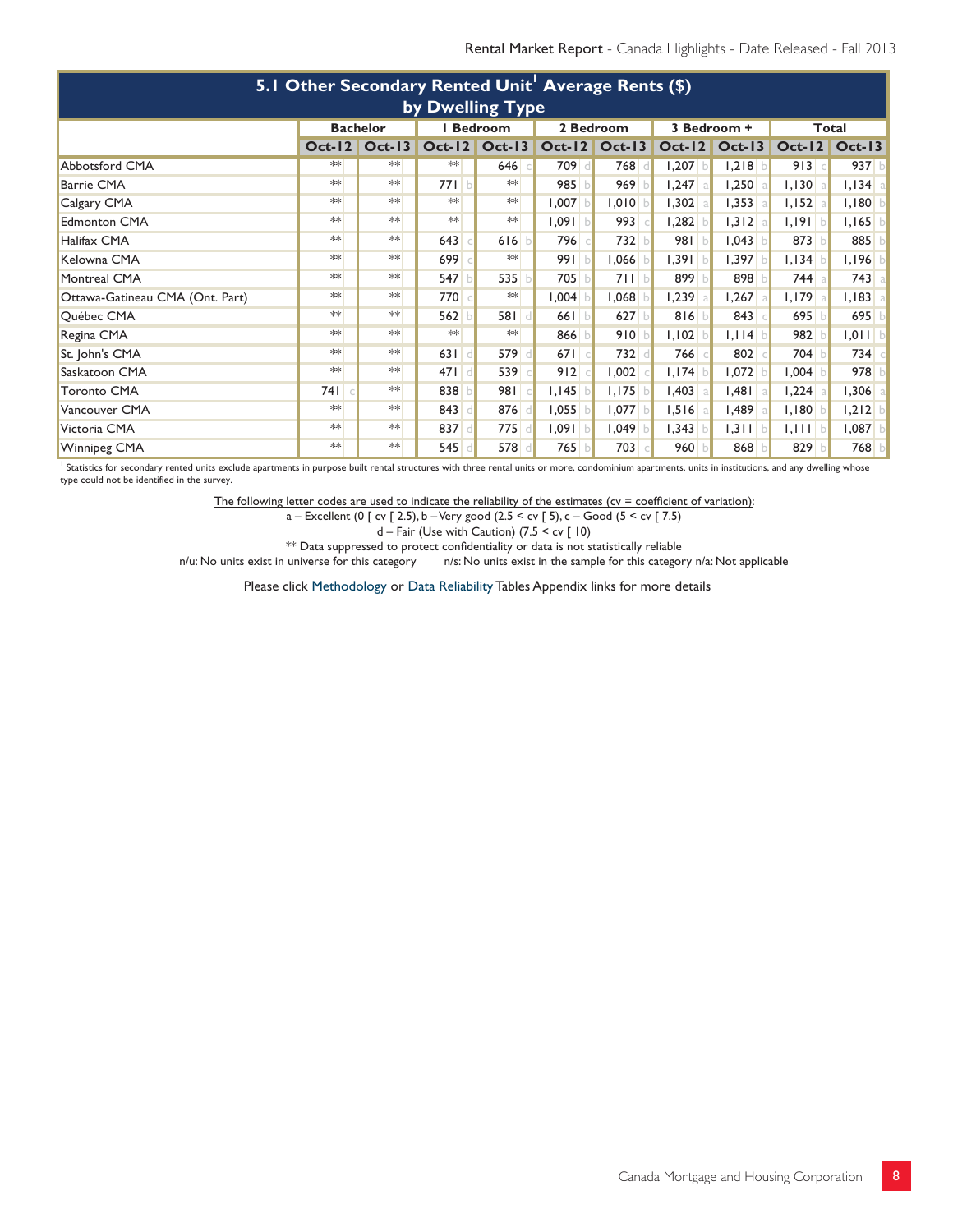## **Technical note:**

*Difference between Percentage Change of Average Rents (Existing and New Structures) AND Percentage Change of Average Rents from Fixed Sample (Existing Structures Only):*

Percentage Change of Average Rents (New and Existing Structures): The increase/decrease obtained from the calculation of percentage change of average rents between two years (example: \$500 in the previous year vs. \$550 in current survey represents an increase of 10 percent) is impacted by changes in the composition of the rental universe (e.g. the inclusion of newly built luxury rental buildings in the survey, rental units renovated/upgraded or changing tenants could put upward pressure on average rents in comparison to the previous year) as well as by the rent level movement (e.g. increase/decrease in the level of rents that landlords charge their tenants).

Percentage Change of Average Rents from Fixed Sample (Existing Structures Only): This is a measure that estimates the rent level movement. The estimate is based on structures that were common to the survey sample for both the previous year and the current Rental Market Surveys. However, some composition effects still remain e.g. rental units renovated/upgraded or changing tenants because the survey does not collect data to such level of details.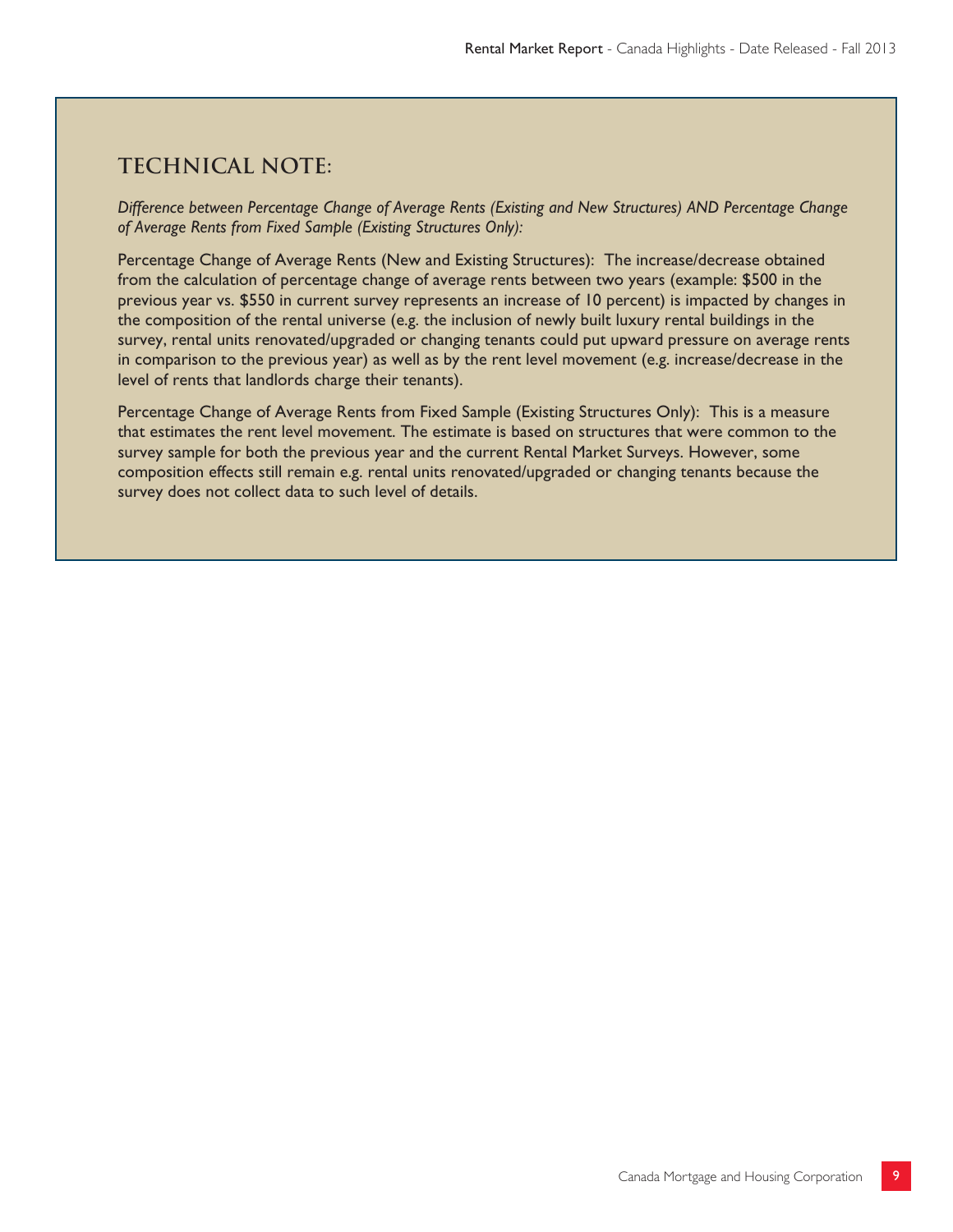## **METHODOLOGY FOR RENTAL MARKET SURVEY**

Canada Mortgage and Housing Corporation (CMHC) conducts the **Rental Market Survey** (RMS) every year in April and October to estimate the relative strengths in the rental market. The survey is conducted on a sample basis in all urban areas with populations of 10,000 and more. The survey targets only privately initiated structures with at least three rental units, which have been on the market for at least three months. The survey collects market rent, available and vacant unit data for all sampled structures. The survey is conducted by a combination of telephone interviews and site visits, and information is obtained from the owner, manager, or building superintendent. The survey is conducted during the first two weeks of April/October, and the results reflect market conditions at that time.

CMHC is constantly reviewing the Universe of rental structures in the rental market Universe to ensure that it is as complete as possible. Every year, any newly completed rental structures with at least 3 rental units are added to the Universe. In addition to this, CMHC undertakes comprehensive reviews by comparing the Universe listing to other sources of data to ensure that the list of structures is as complete as possible.

CMHC's Rental Market Survey provides a snapshot of vacancy and availability rates, and average rents in both new and existing structures. There also exists a measure for the change in rent that is calculated based on existing structures only. The estimate is based on structures that were common to the survey sample for both the previous year and the current Rental Market Surveys. The change in rent in existing structures is an estimate of the change in rent that the landlords charge and removes compositional effects on the rent level movement due to new buildings, conversions, and survey sample rotation. The estimate of per cent change in rent is available in all Canada and Provincial Highlights publications, and also in the CMA reports (fall survey only). The rent levels in new and existing structures are also published. While the per cent change in rents in existing structures published in the reports are statistically significant, changes in rents that one might calculate based on rent levels in new and existing structures may or may not be statistically significant.

## **METHODOLOGY FOR SECONDARY RENTAL MARKET SURVEY**

Canada Mortgage and Housing Corporation (CMHC) conducts a survey of the **Secondary Rental Market** (SRMS) in September and October to estimate the relative strengths in the secondary rental market which is defined as those dwellings not covered by the regular RMS – rented single-detached homes, semi-detached (double) homes, rented freehold row/townhomes, rented duplex apartments (i.e., one-above-other), rented accessory apartments (separate dwelling units that are located within the structure of another dwelling type), rented condominiums (can be any dwelling type but are primarily apartments), and one or two apartments which are part of a commercial or other type of structure.

The SRMS has three components which are conducted in selected CMAs:

- A Household Rent Survey of all households to collect information about rents.
- A Condominium Apartment Rent Survey of households living in condominium apartments to collect information about rents.
- A Condominium Apartment Vacancy Survey of condominium apartment owners to collect vacancy information.

All three surveys are conducted by telephone interviews. For the condominium apartment vacancy survey, information is obtained from the owner, manager, or building superintendent and can be supplemented by site visits if no telephone contact is made. For the other two surveys, information is collected from an adult living in the household. All surveys are conducted in September and October, and the results reflect market conditions at that time.

CMHC publishes the number of units rented and vacancy rates for the condominium vacancy survey. For the condominium rent and household rent surveys, the average rent is published. A letter code representing the statistical reliability (i.e., the coefficient of variation (CV)) for each estimate is provided to indicate the data reliability. Rented condominium apartments were surveyed in the following CMAs: Vancouver, Victoria, Calgary, Edmonton, Regina, Saskatoon, Winnipeg, Toronto, Ottawa, Montréal and Québec (NOTE: Condo rent data was not collected for Regina and Saskatoon). Other secondary rental market units were surveyed in Abbotsford, Barrie, Calgary, Edmonton, Halifax, Montreal, Ottawa, Quebec, St. John's, Toronto, Winnipeg, Regina, Saskatoon, Kelowna, Vancouver and Victoria.

Every year CMHC reviews the method of estimation for Household Rent Survey, which may result in some changes to previously published estimates. All statistics in this report are reflective of the new method of estimation.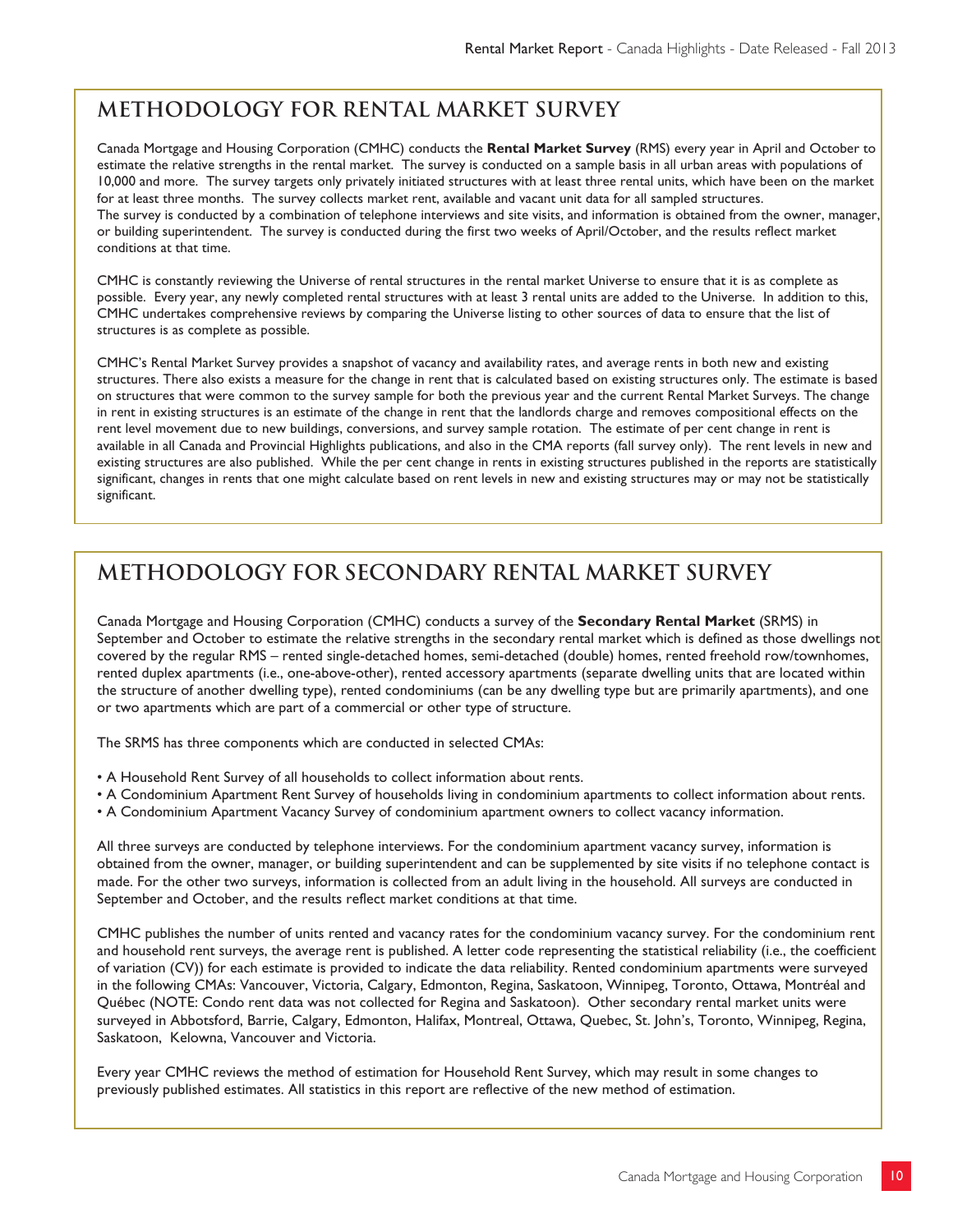## **Definitions**

**Availability:** A rental unit is considered available if the existing tenant has given, or has received, notice to move, and a new tenant has not signed a lease; or the unit is vacant (see definition of vacancy below).

**Rent:** The rent refers to the actual amount tenants pay for their unit. No adjustments are made for the inclusion or exclusion of amenities and services such as heat, hydro, parking, and hot water. For available and vacant units, the rent is the amount the owner is asking for the unit.

It should be noted that the average rents reported in this publication provide a sound indication of the amounts paid by unit size and geographical sector. Utilities such as heating, electricity and hot water may or may not be included in the rent.

**Rental Apartment Structure:** Any building containing three or more rental units, of which at least one unit is not ground oriented. Owner-occupied units are not included in the rental building unit count.

**Rental Row (Townhouse) Structure:** Any building containing three or more rental units, all of which are ground oriented with vertical divisions. Owner-occupied units are not included in the rental building unit count. These row units in some centres are commonly referred to as townhouses.

**Vacancy:** A unit is considered vacant if, at the time of the survey, it is physically unoccupied and available for immediate rental.

#### **Definitions of Census Areas referred to in this publication are as follows:**

A census metropolitan area (CMA) or a census agglomeration (CA) is formed by one or more adjacent municipalities centred on a large urban area (known as the urban core). The census population count of the urban core is at least 10,000 to form a census agglomeration and at least 100,000 to form a census metropolitan area. To be included in the CMA or CA, other adjacent municipalities must have a high degree of integration with the central urban area, as measured by commuting flows derived from census place of work data. CMAs and CAs contain whole municipalities or Census Subdivisions.

Data presented is based on Statistics Canada's 2011 Census area definitions.

#### **Acknowledgement**

The Rental Market Survey and the Secondary Rental Market Survey could not have been conducted without the cooperation of the rental property owners, managers, building superintendents and household members throughout Canada. CMHC acknowledges their hard work and assistance in providing timely and accurate information. As a result of their contribution, CMHC is able to provide information that benefits the entire housing industry.

#### **Rental Affordability Indicators**

CMHC no longer reports on its rental affordability indicators (i.e. average rent compared to average renter income) given significant variability of underlying renter income data.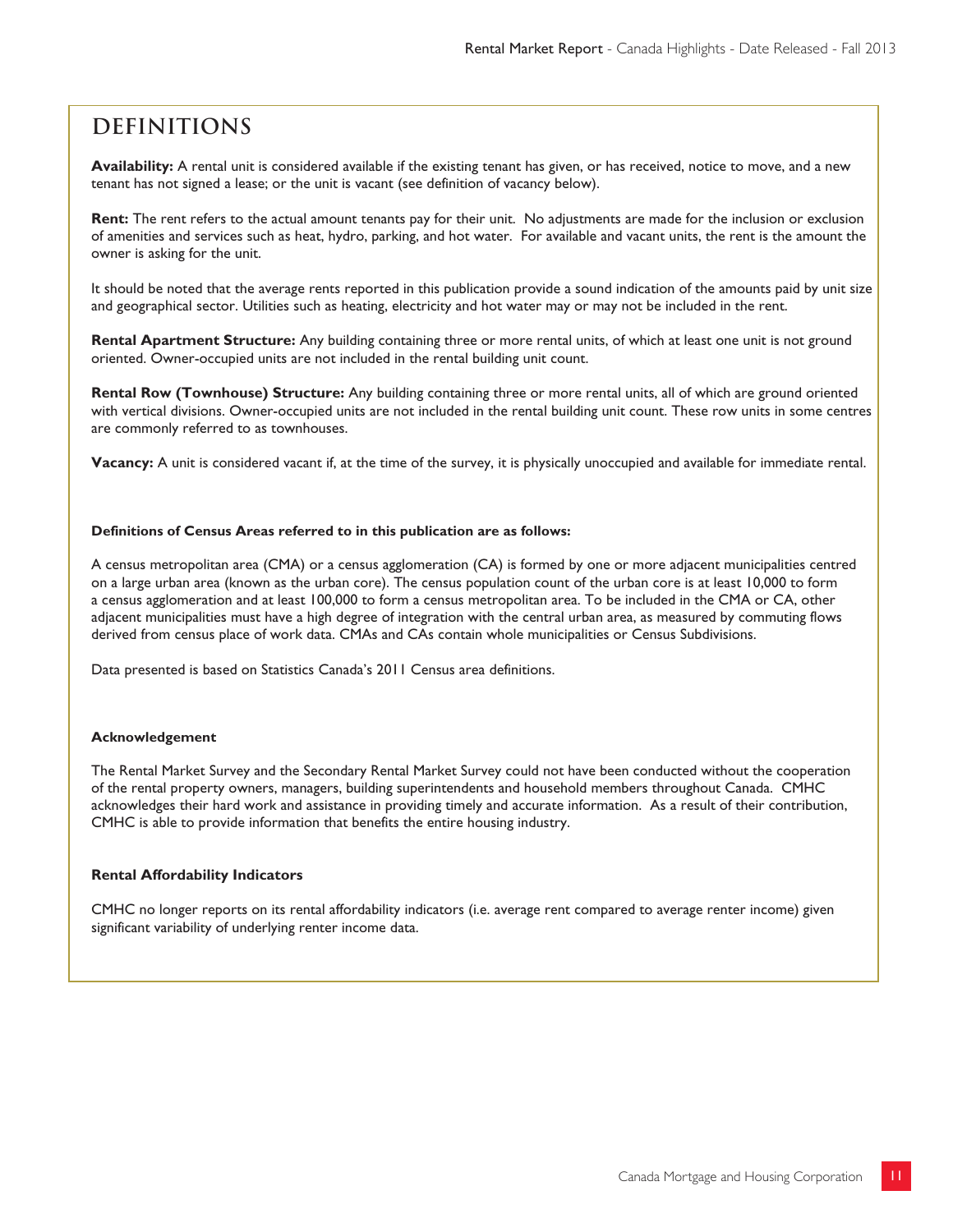## CMHC—Home to Canadians

Canada Mortgage and Housing Corporation (CMHC) has been Canada's national housing agency for more than 65 years.

Together with other housing stakeholders, we help ensure that the Canadian housing system remains one of the best in the world. We are committed to helping Canadians access a wide choice of quality, environmentally sustainable and affordable housing solutions that will continue to create vibrant and healthy communities and cities across the country.

For more information, visit our website at [www.cmhc.ca](http://www.cmhc.ca/) or follow us on [Twitter,](http://www.twitter.com/CMHC_ca) [YouTube](http://www.youtube.com/CMHCca) and [Flickr.](http://www.flickr.com/photos/cmhc-schl/)

You can also reach us by phone at 1-800-668-2642 or by fax at 1-800-245-9274.

Outside Canada call 613-748-2003 or fax to 613-748-2016.

Canada Mortgage and Housing Corporation supports the Government of Canada policy on access to information for people with disabilities. If you wish to obtain this publication in alternative formats, call 1-800-668-2642.

The Market Analysis Centre's (MAC) electronic suite of national standardized products is available for free on CMHC's website. You can view, print, download or subscribe to future editions and get market information e-mailed automatically to you the same day it is released. It's quick and convenient! Go to [www.cmhc.ca/housingmarketinformation](http://www.cmhc.ca/housingmarketinformation)

For more information on MAC and the wealth of housing market information available to you, visit us today at [www.cmhc.ca/housingmarketinformation](http://www.cmhc.ca/housingmarketinformation)

To subscribe to priced, printed editions of MAC publications, call 1-800-668-2642.

©2013 Canada Mortgage and Housing Corporation. All rights reserved. CMHC grants reasonable rights of use of this publication's content solely for personal, corporate or public policy research, and educational purposes. This permission consists of the right to use the content for general reference purposes in written analyses and in the reporting of results, conclusions, and forecasts including the citation of limited amounts of supporting data extracted from this publication. Reasonable and limited rights of use are also permitted in commercial publications subject to the above criteria, and CMHC's right to request that such use be discontinued for any reason.

Any use of the publication's content must include the source of the information, including statistical data, acknowledged as follows:

Source: CMHC (or "Adapted from CMHC," if appropriate), name of product, year and date of publication issue.

Other than as outlined above, the content of the publication cannot be reproduced or transmitted to any person or, if acquired by an organization, to users outside the organization. Placing the publication, in whole or part, on a website accessible to the public or on any website accessible to persons not directly employed by the organization is not permitted. To use the content of any CMHC Market Analysis publication for any purpose other than the general reference purposes set out above or to request permission to reproduce large portions of, or entire CMHC Market Analysis publications, please contact: the Canadian Housing Information Centre (CHIC) at [chic@cmhc.ca;](mailto:chic@cmhc.ca) 613-748-2367 or 1-800-668-2642.

For permission, please provide CHIC with the following information: Publication's name, year and date of issue.

Without limiting the generality of the foregoing, no portion of the content may be translated from English or French into any other language without the prior written permission of Canada Mortgage and Housing Corporation.

The information, analyses and opinions contained in this publication are based on various sources believed to be reliable, but their accuracy cannot be guaranteed. The information, analyses and opinions shall not be taken as representations for which Canada Mortgage and Housing Corporation or any of its employees shall incur responsibility.